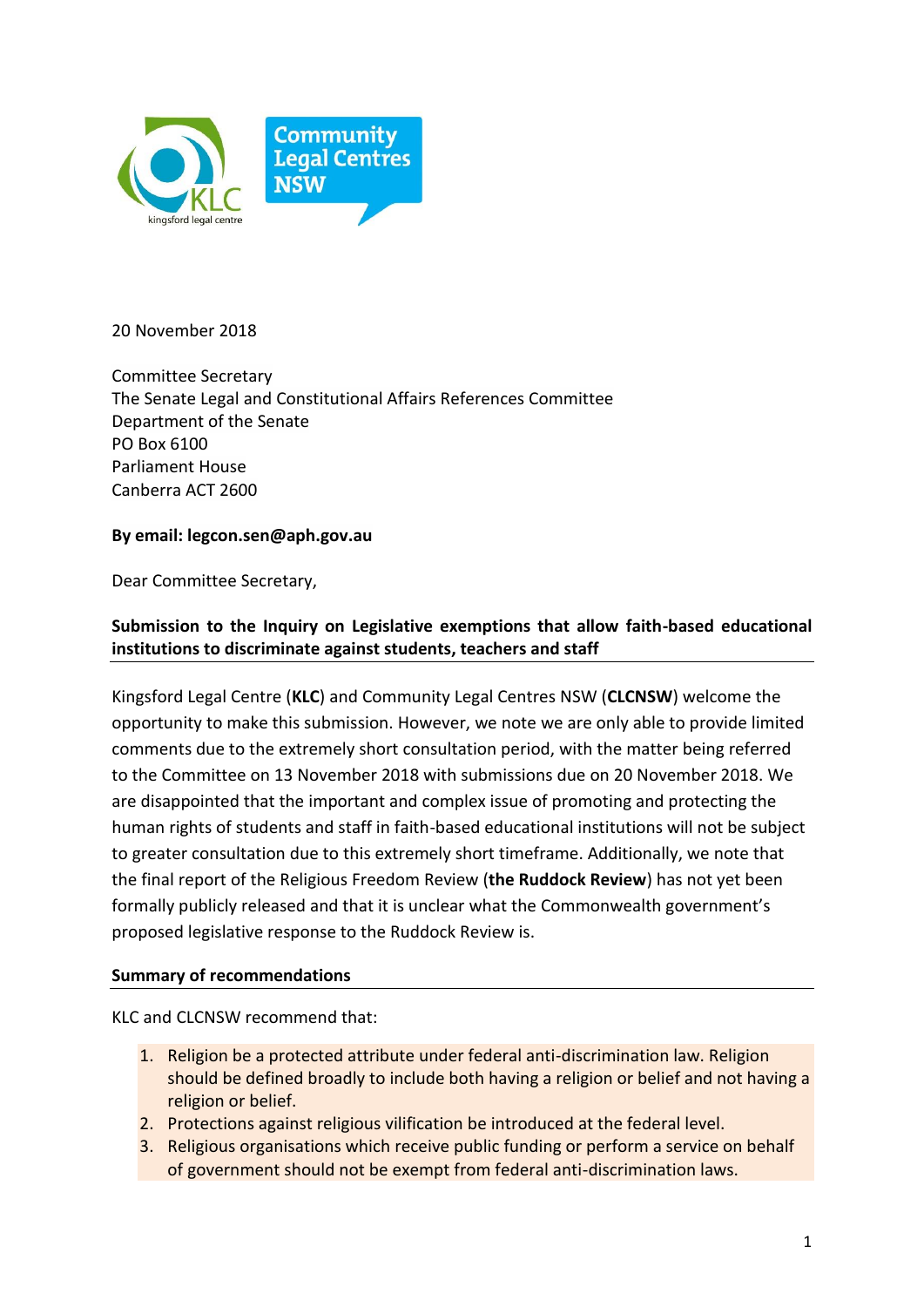- 4. a) All exemptions, including religious exemptions should be removed from the SDA and replaced with a general limitations clause that deems discriminatory actions or conduct to be lawful when they are a reasonable, necessary and proportionate means of achieving a legitimate aim. The general limitations clause should be drafted to ensure that acts that are currently unlawful under the *Sex Discrimination Act 1984*  (Cth) remain unlawful. In determining the application of the general limitation clause, the judiciary should be required to consider the objectives of the *Sex Discrimination Act 1984* (Cth).
- 4. b) In the alternative, all religious exemptions (with the exception of subsections 37(1)(a)-(c) of the *Sex Discrimination Act 1984* (Cth)) be removed from federal antidiscrimination law.
- 5. The federal government introduce a Human Rights Act.

## **About Kingsford Legal Centre and Community Legal Centres NSW**

## Kingsford Legal Centre

KLC is a community legal centre which has been providing legal advice and advocacy to people in need of legal assistance in the Randwick and Botany Local Government areas since 1981. KLC provides general advice on a wide range of legal issues, including discrimination and other human rights issues.

KLC has a specialist discrimination law service (NSW wide), a specialist employment law service, and an Aboriginal Access Program. In addition to this work, KLC also undertakes law reform and policy work in areas where the operation and effectiveness of the law could be improved.

In 2017 KLC provided 266 advices in the area of discrimination, which was over 16% of all advice provided. These statistics indicate that discrimination remains a common experience for our clients and community.

## Community Legal Centres NSW

CLCNSW is the peak representative body for almost 40 community legal centres in NSW. CLCNSW supports, represents and advocates for its members, and the legal assistance sector more broadly, with the aim of increasing access to justice for people in NSW.

Community legal centres are independent non-government organisations that provide free legal services to individuals and communities, at times when that help is needed most, and particularly to people facing economic hardship.

CLCNSW represents the views of community legal centres to the government and broader community, advocates on key law reform and policy issues, and supports community legal centres to improve the efficiency and quality of services they deliver to the community.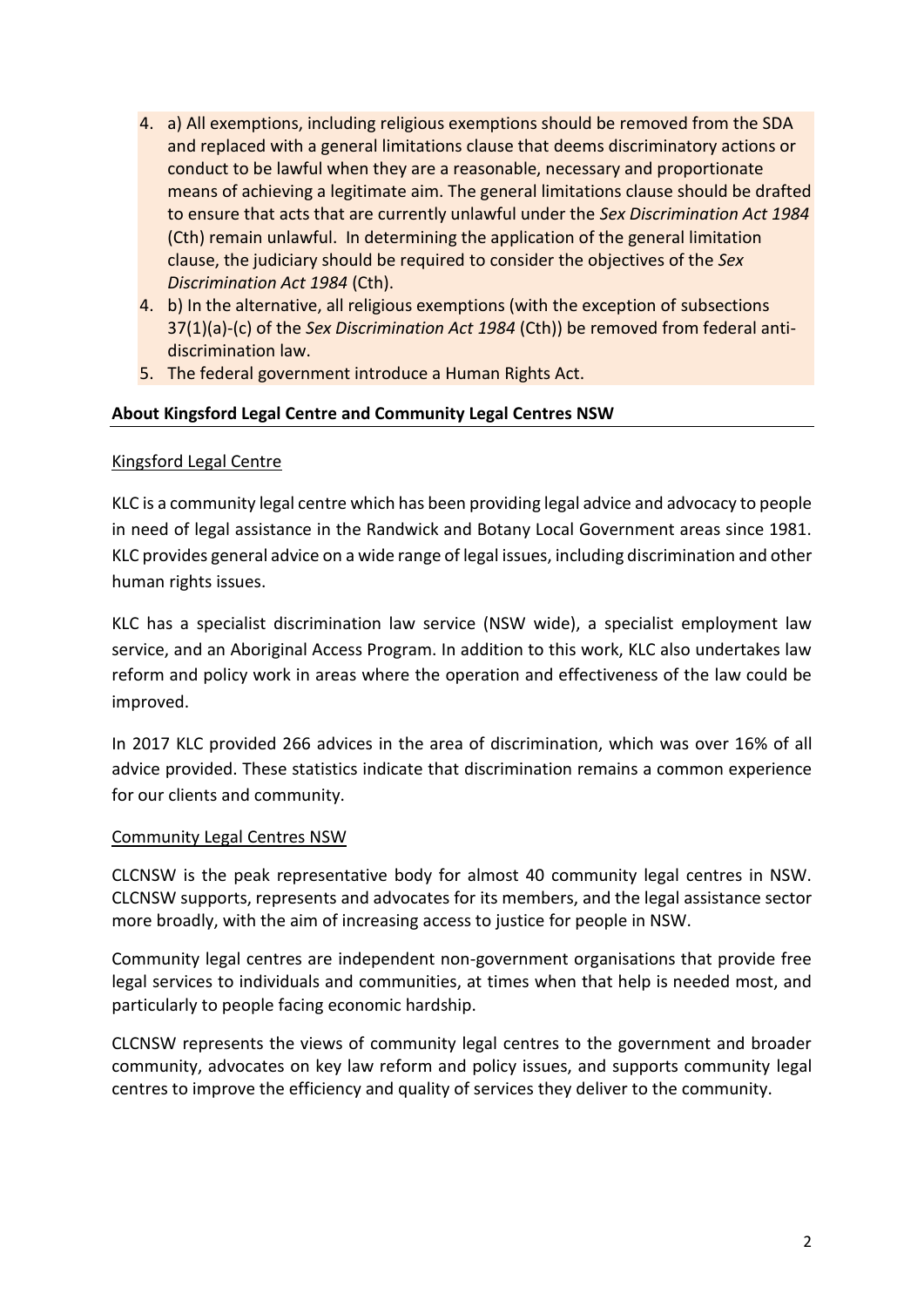## **Freedom of religion and the right to equality and non-discrimination under international human rights law**

Freedom of religion is protected under Article 18(1) of the International Covenant on Civil and Political Rights (ICCPR):

*"Everyone shall have the right to freedom of thought, conscience and religion. This right shall include freedom to have or to adopt a religion or belief of his choice, and freedom, either individually or in community with others and in public or private, to manifest his religion or belief in worship, observance, practice and teaching."<sup>1</sup>*

While freedom of religion or belief is a non-derogable right (a right that cannot be suspended, even in a state of emergency), the freedom to manifest one's religion may be subject to limits under Article 18(3) of the ICCPR:

*"Freedom to manifest one's religion or beliefs may be subject only to such limitations as are prescribed by law and are necessary to protect public safety, order, health, or morals or the fundamental rights and freedoms of others."*

The right to equality and non-discrimination is protected under Article 26 of the ICCPR:

*"All persons are equal before the law and are entitled without any discrimination to the equal protection of the law. In this respect, the law shall prohibit any discrimination and guarantee to all persons equal and effective protection against discrimination on any ground such as race, colour, sex, language, religion, political or other opinion, national or social origin, property, birth or other status.*

#### **Freedom of Religion under Australian Law**

#### Protections under the Constitution

Freedom of religion has limited protection under the Australian Constitution. Section 116 of the Constitution provides:

*"The Commonwealth shall not make any law for establishing any religion, or for imposing any religious observance, or for prohibiting the free exercise of any religion, and no religious test shall be required as a qualification for an office or public trust under the Commonwealth."*

Section 116 essentially limits the Commonwealth Parliament from enacting laws that establish a 'state religion' or prohibit the free exercise of religion. However, this protection is limited as it only applies to the Commonwealth, not states and territories, and does not apply to all government action, but only to legislation or actions taken under legislation.

Protections under anti-discrimination law

*Case study: Jake*

 <sup>1</sup> *International Covenant on Civil and Political Rights,* opened for signature 16 December 1966, 999 UNTS 171 (entered into force 23 March 1976) art 18 (1) ('ICCPR').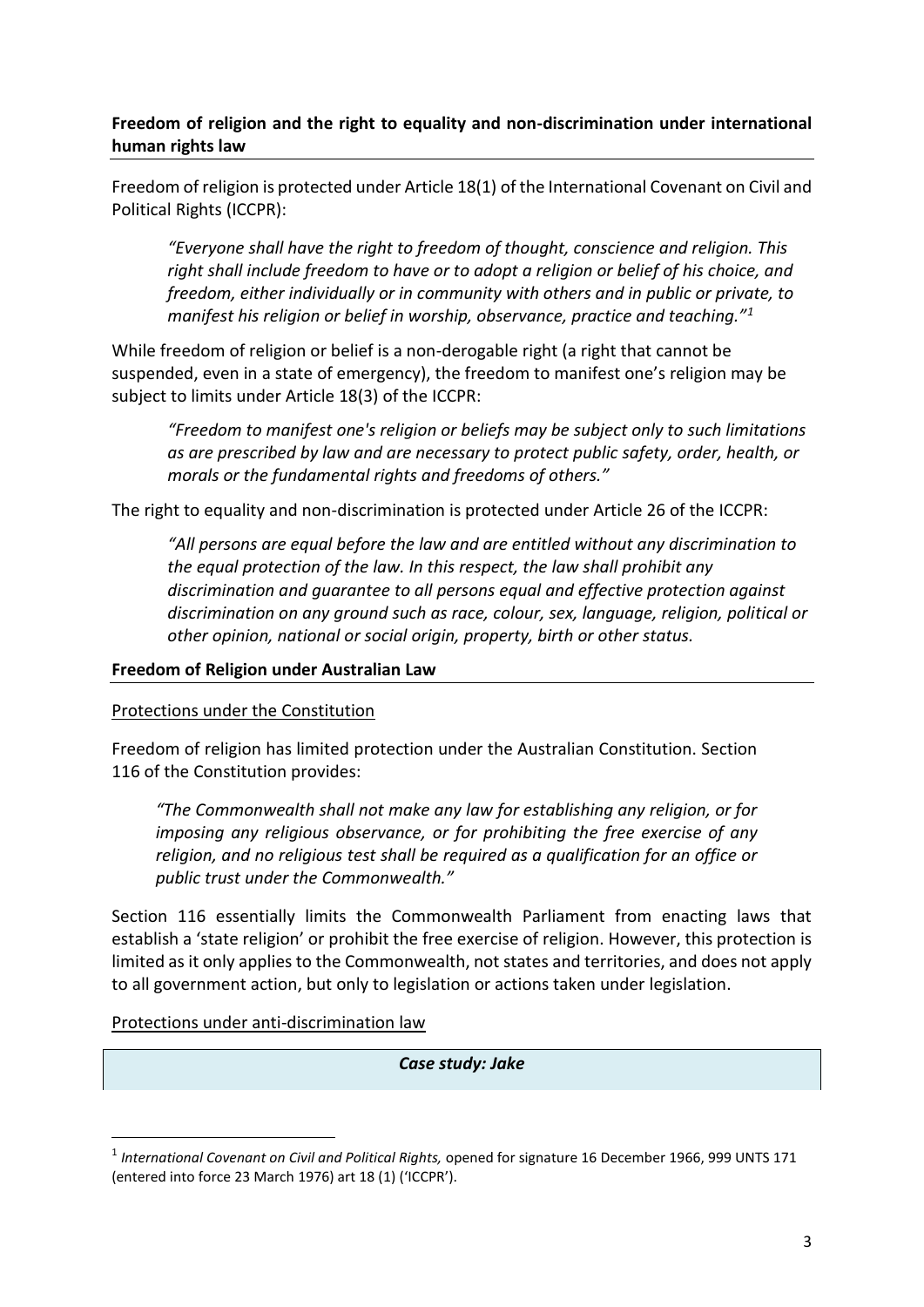*Jake is a student at a Catholic high school. He believes that he is being treated unfairly because he is not Catholic. Jake was not allowed to attend overseas trips with school, and his nomination for the Student Representative Council was removed by the school.* 

*We advised Jake that a discrimination complaint would be unlikely to succeed, as religion is not a protected attribute in discrimination law.*

KLC and CLCNSW submit that religious freedom could be better protected under federal antidiscrimination law. There is limited protection against discrimination on the basis of religion at the Commonwealth level. The *Fair Work Act 2009* (Cth) prohibits discrimination on the basis of religion in modern awards, enterprise agreements, adverse action and termination.<sup>2</sup> While section 351 of the *Fair Work Act* prohibits discrimination on the basis of religion in employment, this law is only in effect where a state or territory law that prohibits religious discrimination is in place. This means in states such as NSW, where religion is not a protected attribute under state discrimination law, complainants who have suffered religious discrimination have no access to effective remedies.

### *Case study: Ali*

*Ali is a young Muslim man in prison. He was given external leave to undertake studies at an educational institution. At the educational institution, Ali regularly prayed in outdoor areas. He was told that he was not allowed to pray there. When he continued to pray, Ali's education leave was cancelled, and he was not allowed to continue his studies. This caused significant distress to Ali and his family.* 

*We advised Ali that he would not be able to successfully make a discrimination complaint, as the law does not protect a person from discrimination on the basis of their religion.* 

The *Australian Human Rights Commission Act 1986* (Cth) only protects against religious discrimination if it has the effect of impairing equality of opportunity or treatment in employment or occupation.<sup>3</sup> However, there are no enforceable remedies for complainants under this scheme.

Being subject to discrimination has a negative impact on individuals' health and wellbeing. Research on the link between religious discrimination and health indicates that religious discrimination increases the risk of anxiety and depression.<sup>4</sup> Additionally, individuals experiencing discrimination in employment may suffer financial distress as a result of not being hired or dismissed.

KLC and CLCNSW recommend that religion should be a standalone protected attribute in Commonwealth discrimination law, to increase protection of the right to freedom of religion.

 <sup>2</sup> *Fair Work Act 2009* (Cth) ss 153, 195, 351, 772.

<sup>3</sup> *Australian Human Rights Commission Act 1986* (Cth) s 3(1).

<sup>4</sup> VicHealth, *How Does Freedom of Religion and Belief Affect Health and Wellbeing? Building Health by Supporting Diversity and Reducing Discrimination* (2011).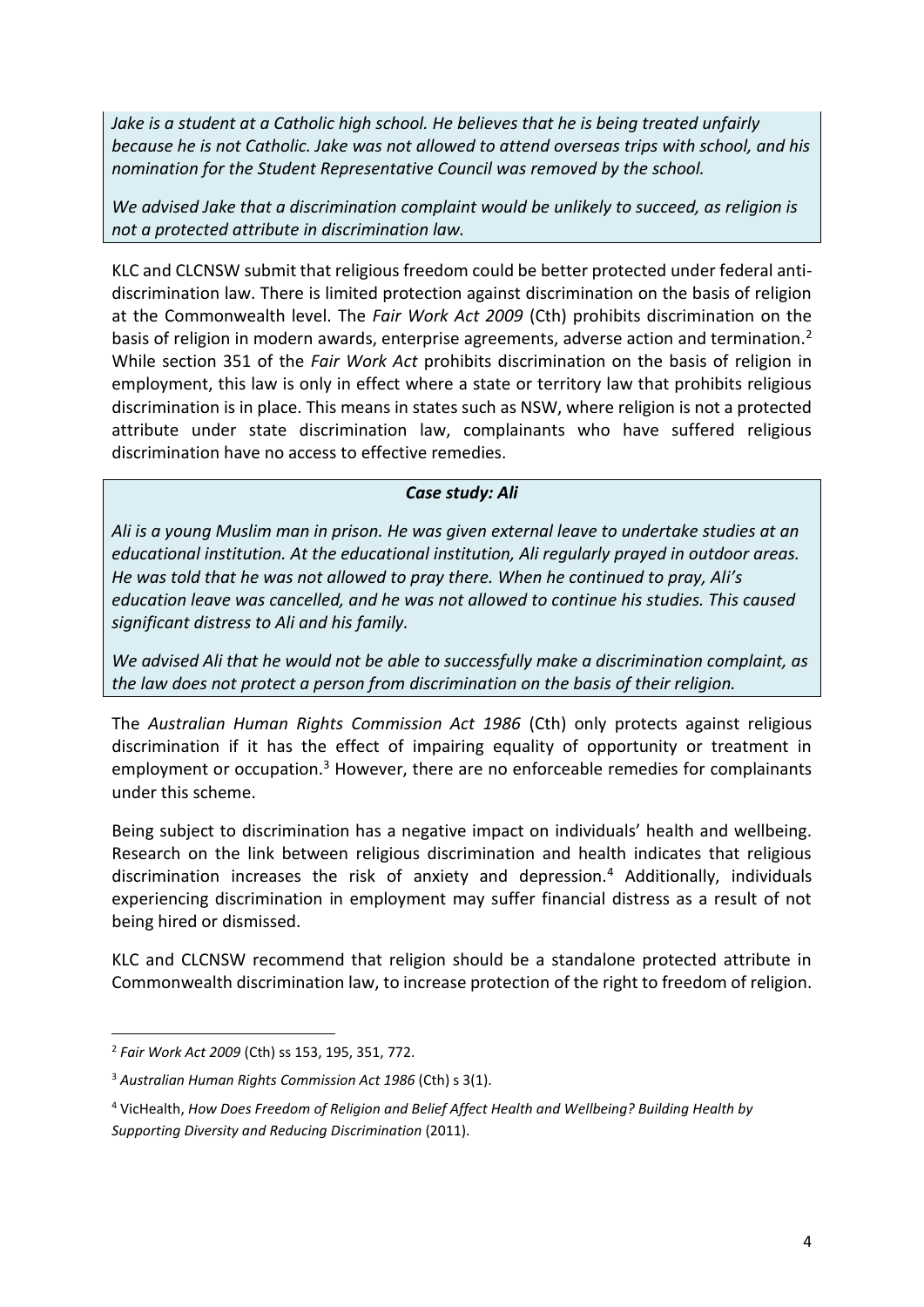Religion should be defined broadly to include both having a religion or belief and not having a religion or belief.

### Recommendation:

We recommend that:

1. Religion be a protected attribute under federal anti-discrimination law. Religion should be defined broadly to include both having a religion or belief and not having a religion or belief.

## Vilification on the ground of religion

Section 18C of the *Racial Discrimination Act 1975* (Cth) protects against vilification done because of race, colour or national or ethnic origin.<sup>5</sup> Religious groups that are found by the court to be a recognised 'racial' group can use section 18C to complain of religious vilification. For example, members of the Jewish faith, a recognised ethno-religious group, can use section 18C to complain about anti-Semitic comments or conduct. However, persons of other faiths that are not recognised ethno-religious groups, such as Christians, Muslims and Hindus, are not afforded any protection against religious vilification by federal anti-discrimination laws.

### **Case Study -Zeinab**

*Zeinab is Muslim and wears the hijab. One day, while waiting in line at a café, a fellow customer starting yelling at her. The customer said, "go back to your country, terrorist". When Zeinab went back to the café the following week, the same customer was there and yelled at her again, saying "If you love Islam…I'll fucking show you", calling Zeinab a "fucking murderer", saying "maybe you have a knife to kill me because Muslims kill people", and telling Zeinab to "fuck off".* 

*Zeinab was very intimidated and shaken by this incident and reported it to the police. We advised Zeinab that she was unable to take action under section 18C, as it doesn't protect Muslims against religious vilification.* 

Protections against religious vilification should be introduced at the federal level, in order to protect people from harm and distress caused by religious hatred.

Recommendation:

We recommend that:

2. Protections against religious vilification be introduced at the federal level.

 <sup>5</sup> *Racial Discrimination Act 1975* (Cth) <sup>s</sup> 18C.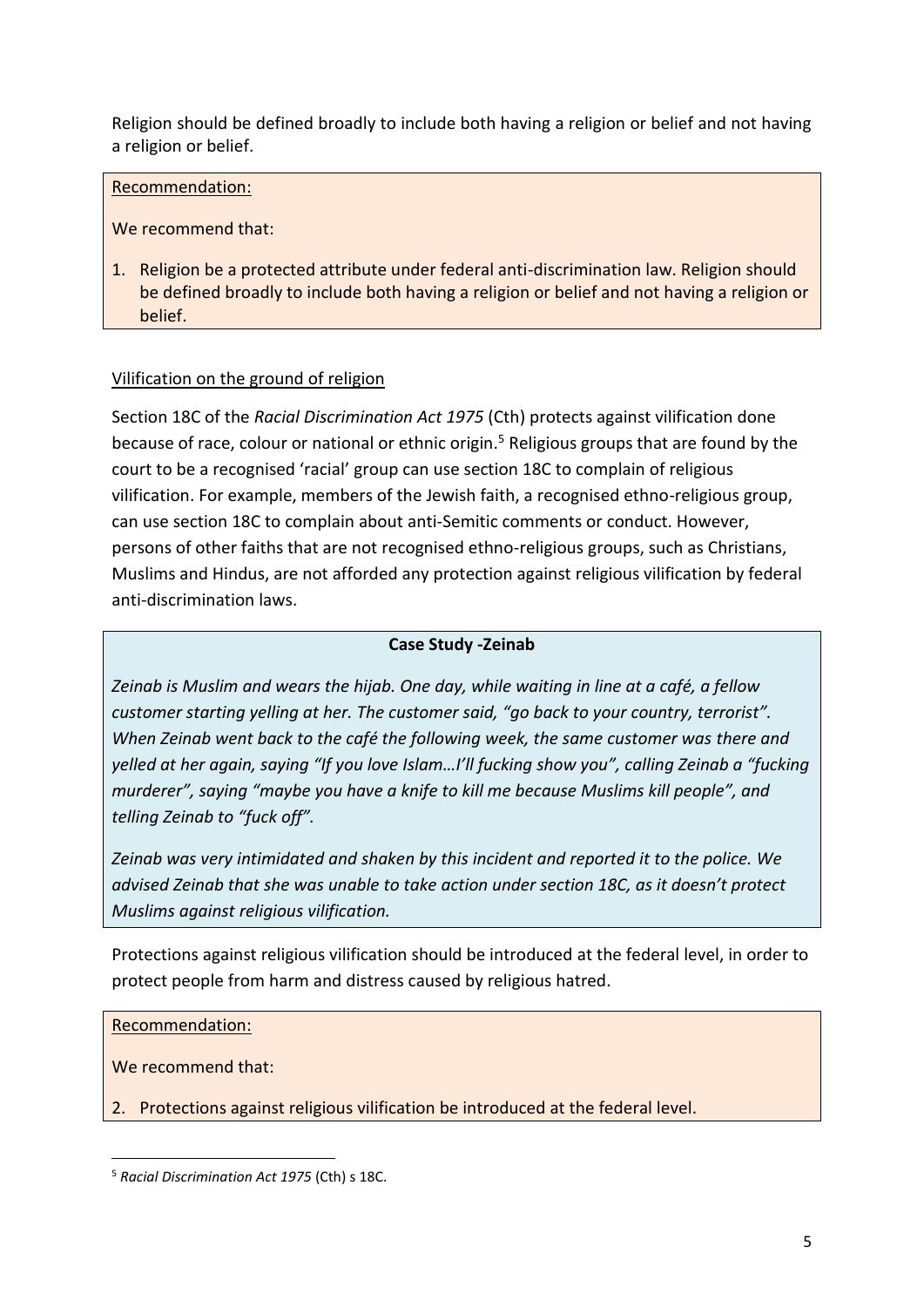# **Balancing freedom of religion and the right to equality and non-discrimination**

## Religious exemptions

Permanent exemptions from Commonwealth discrimination law exist for religious organisations for the protected attributes of age, sex, sexual orientation, gender identity, intersex status, marital or relationship status, pregnancy or potential pregnancy, breastfeeding or family responsibilities. The exemptions permit religious organisations to discriminate against individuals where it is necessary to avoid injury to the sensitivities or susceptibilities of the adherents of a religion.<sup>6</sup>

The *Sex Discrimination Act 1984* (Cth) ('**SDA**') permits religious bodies to discriminate against people on the basis of their sex, sexual orientation, gender identity, intersex status, marital or relationship status, pregnancy or potential pregnancy or breastfeeding in:

- the ordination or appointment of priests, ministers of religion or members of any religious order;
- the training or education of people seeking ordination or appointment as priests, ministers or of religion; and
- the training or education of people to participate in religious observance or practice.7

Subsection 37(1)(d) of the SDA permits bodies established for religious purposes to discriminate against people on the basis of their sex, sexual orientation, gender identity, intersex status, marital or relationship status, pregnancy or potential pregnancy or breastfeeding in relation to acts or practices that conform to the doctrines, tenets or beliefs of that religion; or are necessary to avoid injury to the religious susceptibilities of adherents of that religion.

Section 38 of the SDA permits educational institutions established for religious purposes to discriminate against employees and contract workers on the basis of sex, sexual orientation, gender identity, marital or relationship status or pregnancy, where:

- the educational institution is conducted in accordance with the doctrines, tenets, beliefs or teachings of a particular religion or creed; and
- the person who discriminates does so in good faith to avoid injury to the religious susceptibilities of adherents of that religion or creed.

Subsection 38(3) of the SDA permits educational institutions established for religious purposes to discriminate in the provision of education or training on the basis of sexual orientation, gender identity, marital or relationship status or pregnancy. This effectively gives licence to religious schools to discriminate against students. For example, under this

 <sup>6</sup> *Age Discrimination Act 2004* (Cth) s 35; *Sex Discrimination Act 1984* (Cth) ss 37, 38.

<sup>7</sup> *Sex Discrimination Act 1984* (Cth) s 37.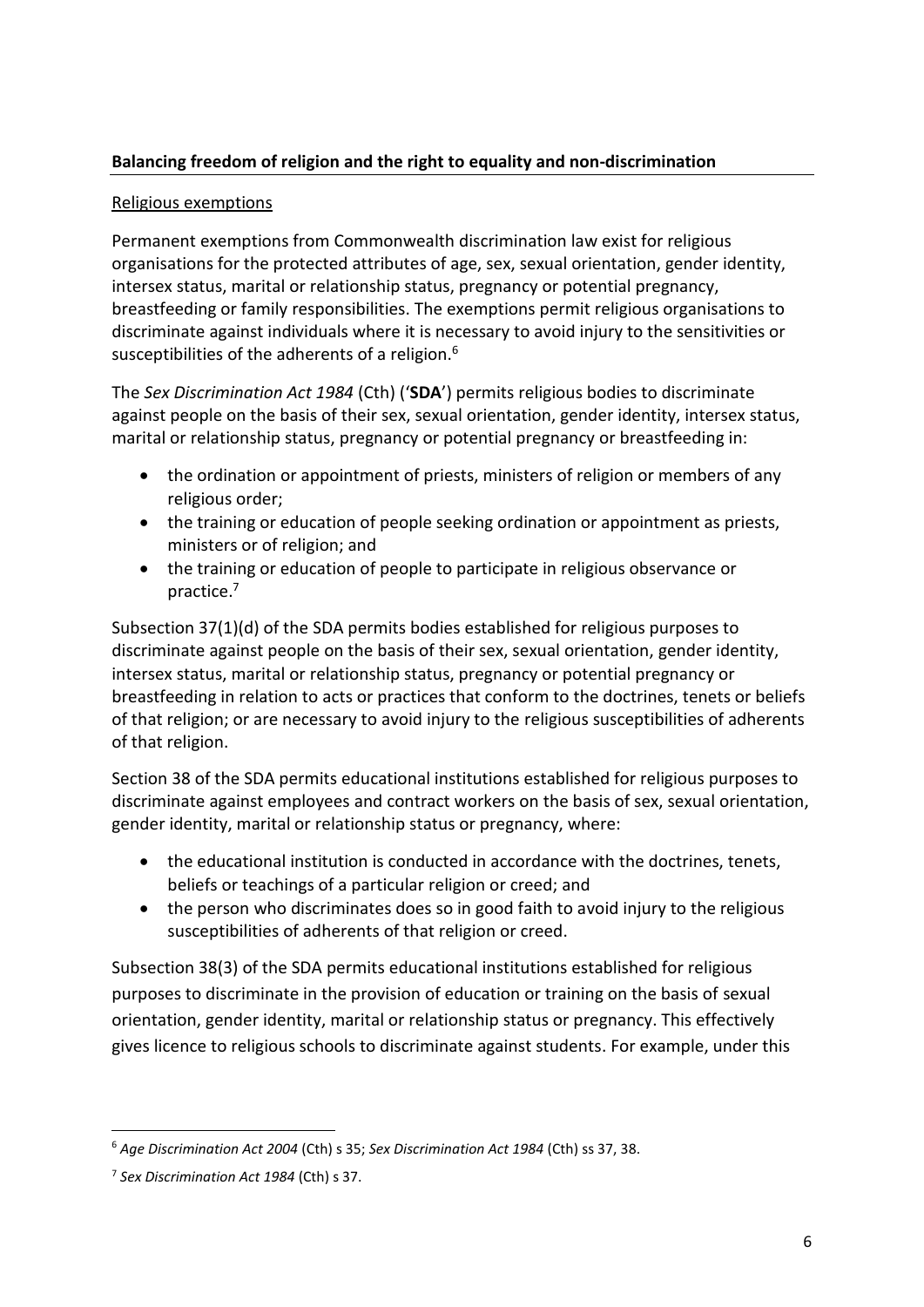exemption, religious schools can refuse to admit students or expel students based on their sexual orientation or gender identity, or on the basis of their parents' sexual orientation.

Many religious organisations, including schools, receive public funding for performing a service on behalf of government. A vast range of social and welfare services are managed by faith-based organisations. While the law prohibits religious organisations receiving public funding from discriminating in the provision of aged care, religious organisations providing services in education, adoption, employment assistance and child welfare services are free to discriminate against prospective employees, employees and people accessing these services, including students.

Religious exemptions remove protections against discrimination for a large number of people who access or are employed by government funded services. For example, 1,324,133 students attended non-government schools in 2017.<sup>8</sup> Approximately 20% of all students attend Catholic schools<sup>9</sup>, and between 2018 and 2027 the Federal government will invest \$145.3 billion in funding for non-government schools.<sup>10</sup> Religious educational institutions are also a significant employer in Australia. For example, the Catholic Education Office employs more than 10,000 people in the Sydney Archdiocese, $11$  while the Sydney Anglican School Corporation employs 1, 350 staff.<sup>12</sup>

KLC and CLCNSW submit that the religious exemptions in the SDA are archaic, do not reflect community values, and fail to meet Australia's obligations under international human rights law. We note that LGBTI young people are more likely to experience mental health issues, anxiety and depression than the general population:

- LGBTI people aged 16 and over are nearly three times more likely to diagnosed with depression in their lifetime;
- LGBTI young people aged 16 to 27 are five times more likely to attempt suicide during their lifetime;
- 16% of LGBTI young people aged 16 to 27 reported that they had attempted suicide;
- 42% of LGBTI young people aged 16 to 27 reported having thoughts about suicide;
- 33% of LGBTI young people aged 16 to 27 reported having self-harmed, 41% reported thoughts of harming themselves;
- 47.7% of LGBT people (48.2% women; 29.3% men) aged 16 to 24 reported being diagnosed or treated for a mental disorder in the past three years;

 <sup>8</sup> Australian Bureau of Statistics, *4221.0 Schools, Australia 2017 – Summary of Findings* (2 February 2018) <http://www.abs.gov.au/ausstats/abs@.nsf/Lookup/4221.0main+features22017>.

<sup>9</sup> ABC News, *Here's how Australia's Schools are Funded – and we promise not to mention Gonski* (30 May 2017) <http://www.abc.net.au/news/2017-05-30/school-funding-explained-without-mentioning-gonski/8555276>.

<sup>10</sup> Department of Education and Training, *School Funding*, <https://www.education.gov.au/funding-schools>.

<sup>11</sup> Catholic Education Office, *Employment* (2018) <https://sydcatholicschools.nsw.edu.au/employment/>.

<sup>12</sup> The Anglican Schools Corporation, *Report 2017*, 6

<sup>&</sup>lt;http://www.tasc.nsw.edu.au/resources/PDFs/Publications/%202017\_Synod\_Report.pdf>.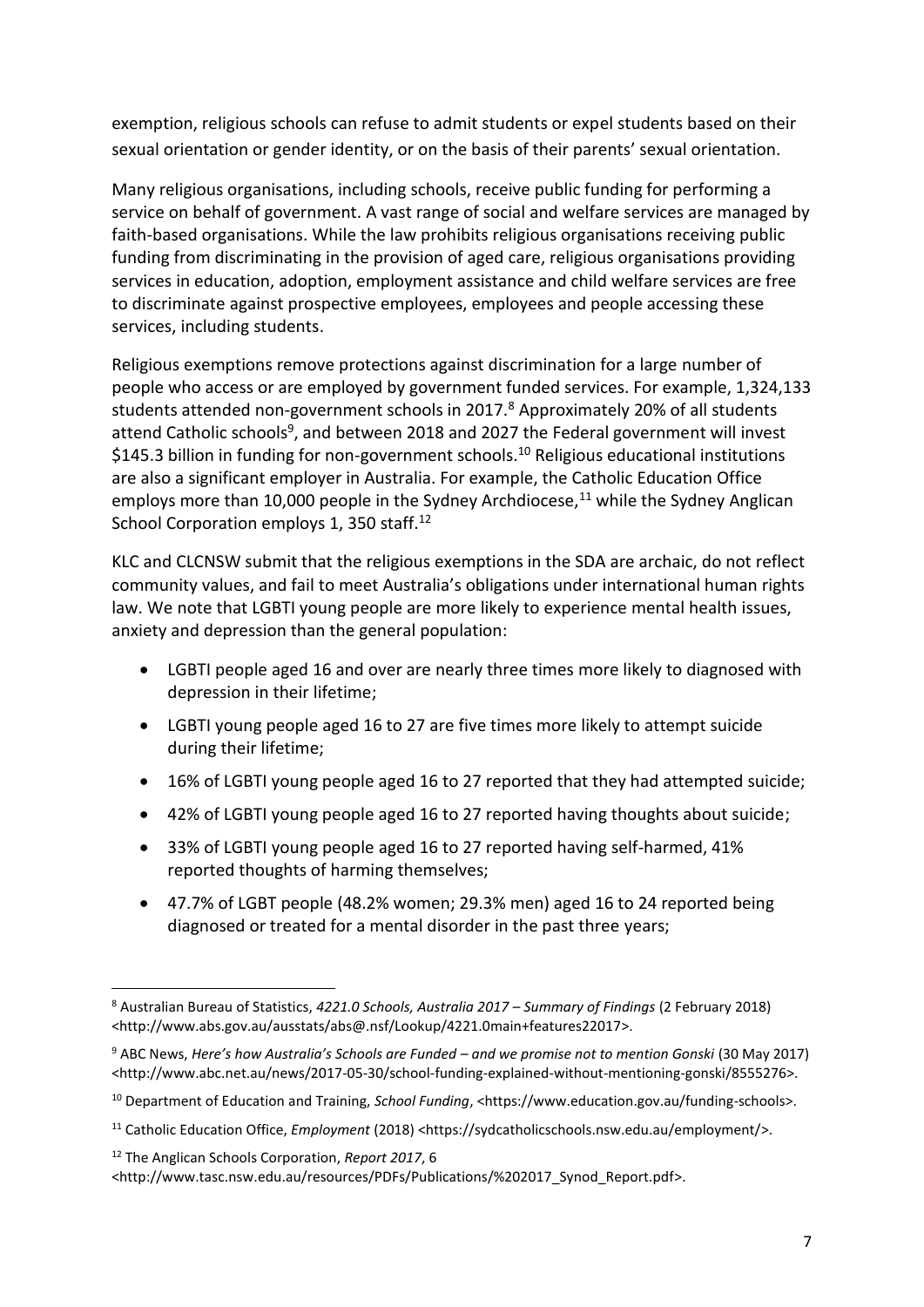- 43.5% of Transgender and Gender Diverse people aged 18 to 19 have a major depressive syndrome;
- 21.7% of Transgender and Gender Diverse people aged 18 to 19 have an anxiety syndrome; and
- LGBT young people aged 16 to 24 average K10 score of 23.8, indicating high levels of psychological distress.13

Allowing religious schools to discriminate against LGBTI children is not acceptable given the adverse impact this discrimination has on their mental health, social networks and access to education.

Religious organisations which receive public funding or perform a service on behalf of government should not be exempt from anti-discrimination laws. These exemptions send a message that discrimination is acceptable in our community, which contributes to the entrenchment of systemic discrimination against vulnerable groups of people. It allows the right to freedom of religion to prevail over other rights protected by international human rights law, including the right to live free from discrimination.

# Recommendation:

We recommend that:

3. Religious organisations which receive public funding or perform a service on behalf of government should not be exempt from anti-discrimination laws.

## Replacing religious exemptions with a general limitations clause

Religious exemptions in federal anti-discrimination law are complex and make it difficult for rights-holders and duty-bearers to understand their rights and responsibilities. These exemptions entrench systemic discrimination and do not require religious bodies to consider whether they could achieve the same objective by non-discriminatory means. The blanket religious exemptions in the SDA are broad, and require no analysis of reasonableness, necessity, proportionality or legitimacy of aims. One fundamental right (freedom of religion) should not be automatically privileged above other fundamental rights (right to non-discrimination and equality) by the granting of a permanent blanket exception.

KLC and CLCNSW support the removal of all exemptions, including religious exemptions, from the SDA, to be replaced with a general limitations clause. A general limitations clause would deem discriminatory actions or conduct to be lawful when such actions or conduct are a reasonable, necessary and proportionate means of achieving a legitimate aim. This would allow a more thorough examination where the right to freedom of religion and the right to equality and non-discrimination appear to be in conflict, and consideration of how these rights can be best balanced. The general limitations clause should be drafted to ensure that acts that are currently unlawful under the SDA remain unlawful. In determining

 <sup>13</sup> National LGBTI Health Alliance, *The Statistics at a Glance: The Mental Health of Lesbian, Gay, Bisexual, Transgender and Intersex People in Australia* < https://lgbtihealth.org.au/statistics/>.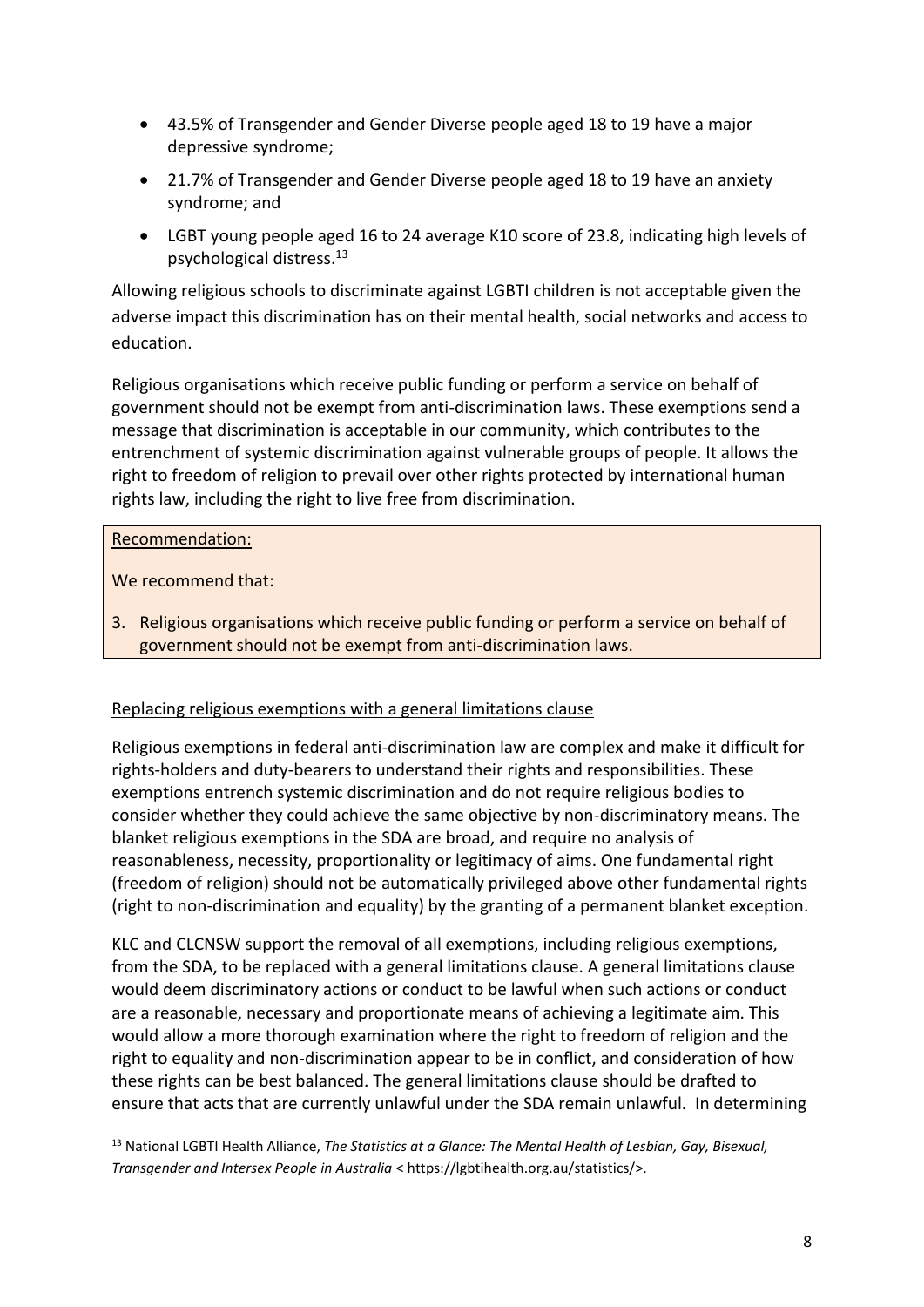the application of the general limitation clause, the judiciary should be required to consider the objectives of the SDA.

Removing these religious exemptions and replacing them with a general limitations clause would ensure that freedom of religion is not privileged over and above other rights, yet is still adequately protected.

If a general limitations clause is not accepted, KLC and CLCNSW submit that in the alternative, all religious exemptions (with the exception of subsections 37(1)(a)-(c) of the SDA which provide for the training and ordination of ministers of religion) be removed from the SDA.

### Recommendation:

We recommend that:

- 4. a) All exemptions, including religious exemptions, should be removed from the *Sex Discrimination Act 1984* (Cth) and replaced with a general limitations clause that deems discriminatory actions or conduct to be lawful when they are a reasonable, necessary and proportionate means of achieving a legitimate aim. The general limitations clause should be drafted to ensure that acts that are currently unlawful under the *Sex Discrimination Act 1984* (Cth) remain unlawful. In determining the application of the general limitation clause, the judiciary should be required to consider the objectives of the *Sex Discrimination Act 1984* (Cth).
- 4. b) In the alternative, all religious exemptions (with the exception of subsections 37(1)(a)- (c) of the *Sex Discrimination Act 1984* (Cth)) be removed from federal anti-discrimination law.

## **Leaked proposed amendments to the** *Sex Discrimination Act 1984* **(Cth)**

KLC has viewed leaked proposed amendments to the SDA, the Sex Discrimination Amendment (Protecting students) Bill 2018 and has serious concerns about these proposed amendments. We note we have signed on to the attached Public Interest Advocacy Centre and Human Rights Law Centre letter dated 8 November 2018 that details these concerns (see **Attachment A**).

## **Promoting comprehensive protection of rights in a national Human Rights Act**

Australia is party to the key international human rights conventions, and has an obligation to adopt laws and other measures to give effect to the human rights enshrined in these treaties in domestic law. However, Australia is yet to give comprehensive protection to human rights in domestic law. Currently, human rights in Australia are protected through a myriad of federal, state and territory laws, policies and practices, and through the common law. KLC and CLCNSW are concerned that the current legal framework makes it difficult for ordinary Australians to identify their rights and freedoms, and to understand the extent to which their rights are recognised at law. The complex interactions of the various sources of law also make it difficult to concisely articulate how these legal rights work. This hinders the promotion of respect for fundamental human rights.